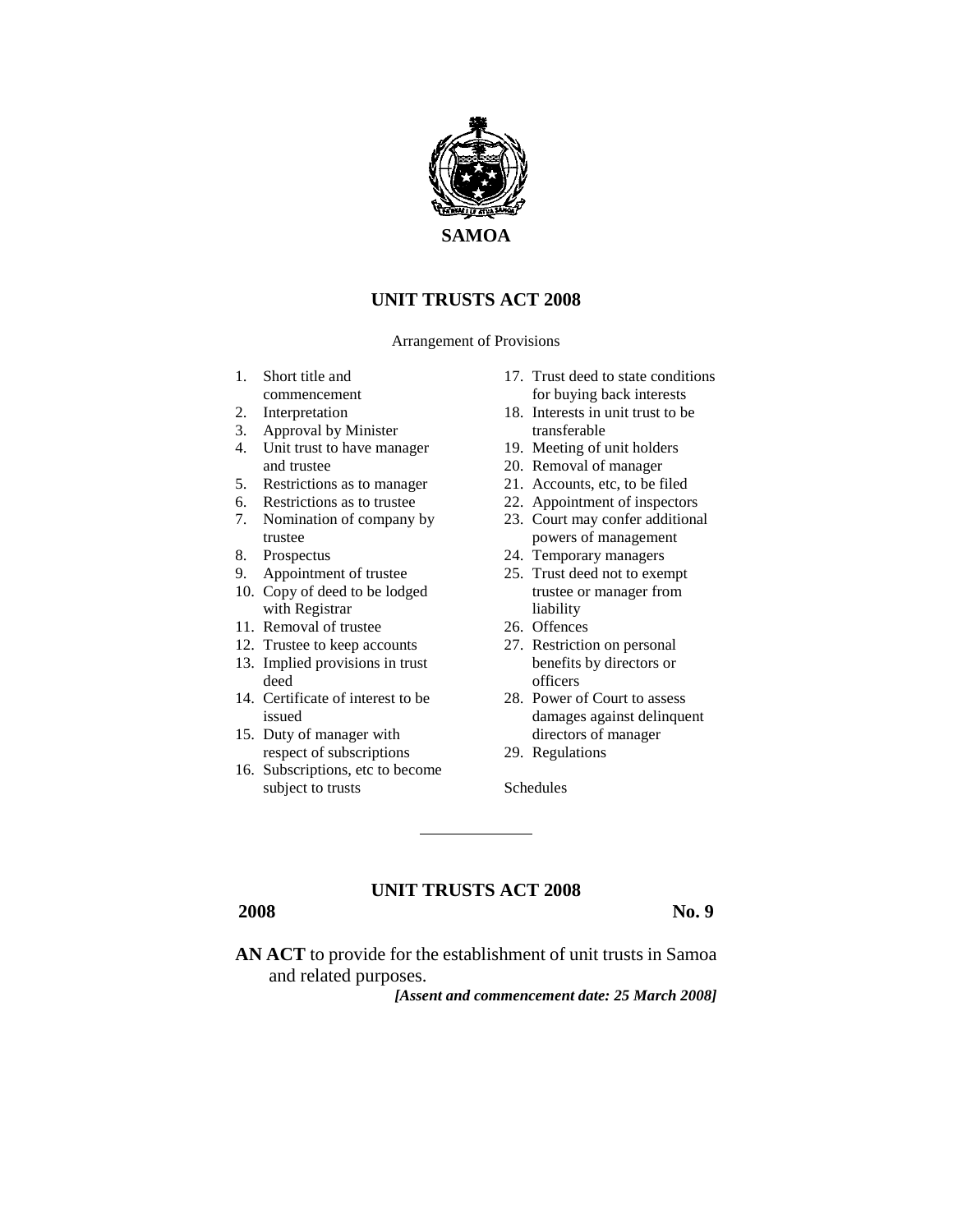**BE IT ENACTED** by the Legislative Assembly of Samoa in Parliament assembled as follows:

**1. Short title and commencement** – **(1)** This Act may be cited as the Unit Trusts Act 2008.

**(2)** This Act commences on the date of assent of the Head of State.

**2. Interpretation** – In this Act, unless the context otherwise requires:

"approved fees" mean the fees approved by the Minister;

"bank" means a bank within the meaning of the Banking Ordinance 1960;

"company" means a company within the meaning of the Companies Act 2001;

"Court" means the Supreme Court;

- "interest in a unit trust" means a beneficial interest in money, investment or other property that is subject to any trust that governs the unit trust;
- "manager" in relation to a unit trust, means the company (howsoever it is described) in which is vested the powers and functions of the manager of a unit trust under this Act;

"Minister" means the Minister responsible for finance;

"nominated company" in relation to a trustee, means a company nominated by the trustee under section 7;

"prospectus" means a statement lodged under section 8;

"Registrar" has the meaning given by Schedule 1 to the Companies Act 2001;

"trust" means a trust within the meaning of the Trusts Act 2014;

- "trust deed" in relation to a unit trust, means the trust deed that sets out the trust governing the unit trust, including every instrument that varies those trusts, or affects the powers, duties or functions of the trustee or manager of the unit trust;
- "the trustee" in relation to a unit trust, means the trustee in which, or in the nominated company of which, is vested any money, investment or other property that is subject to the trusts governing the unit trust;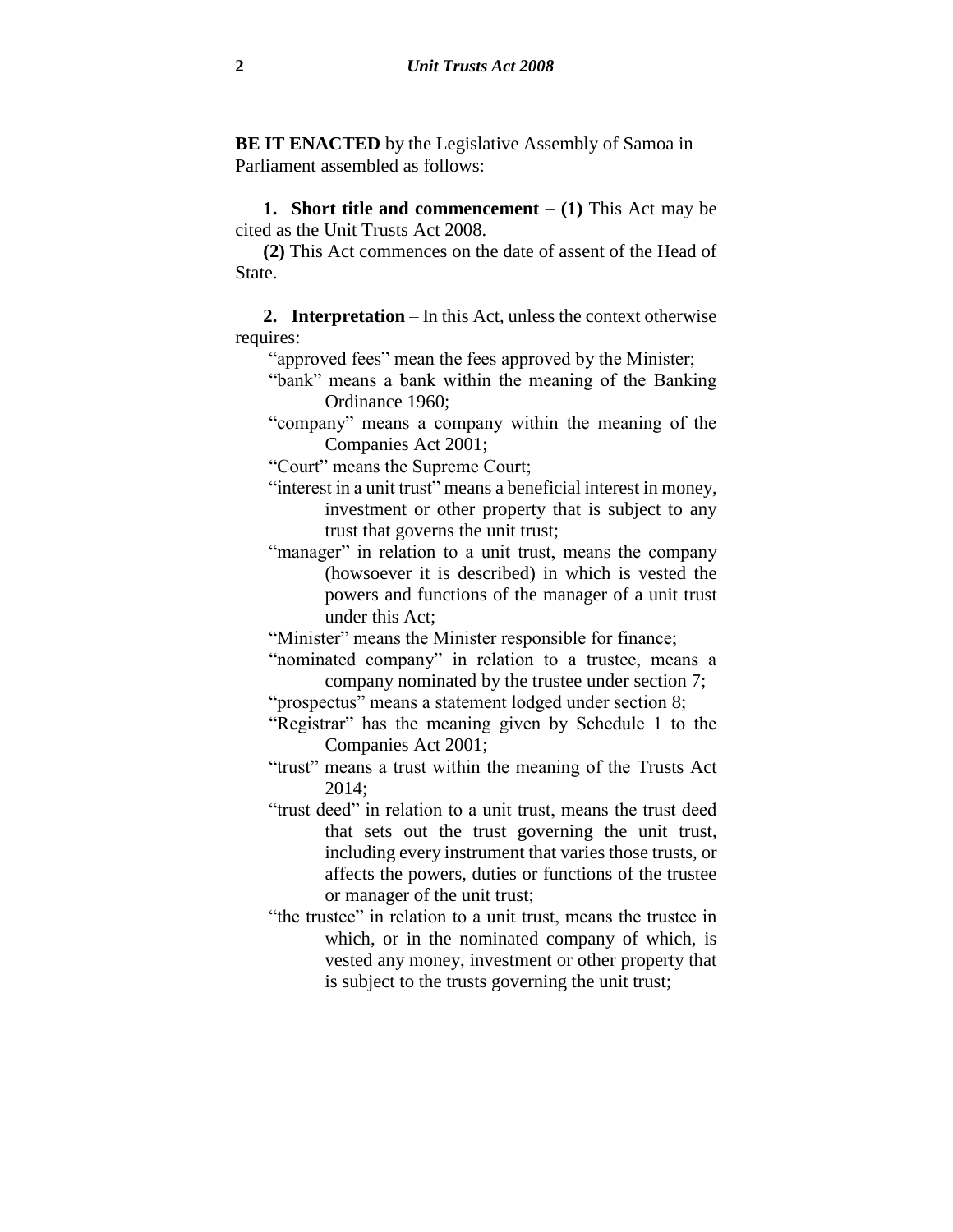- "unit holder" in relation to a unit trust, means any person (other than the manager) who is the lawful holder of a certificate evidencing that he or she has an interest in the unit trust, including a purchaser of, or a subscriber for, such an interest who is entitled to have a certificate issued to him or her under section 14;
- "unit trust" means a scheme or arrangement that is made for the purpose, or has the effect, of providing facilities for the participation, as beneficiaries under a trust, by subscribers or purchasers as members of the public, in income and gains (whether in the nature of capital or income) arising from the money, investments and other property that are for the time being subject to the trust, but does not include:
	- (a) a trust for the benefit of debenture holders; or
	- (b) a credit union registered under the Credit Union Act 2015; or
	- (c) an investment by a trustee corporation under the provisions of the Trustee Companies Act 1987; or
	- (d) a fund, scheme or plan which has been approved by the Commissioner for Revenue under the Income Tax Act 2012.

**3. Approval by Minister** – **(1)** Despite any other provision of this Act, no unit trust may be established under this Act without the prior approval of the Minister which must be notified in the *Savali*.

**(2)** The Minister, in deciding whether or not to grant approval under subsection (1), may have regard to any factors which the Minister considers to be material and, in particular, may take into account the number of unit trusts already established under this Act.

**4. Unit trust to have manager and trustee** – **(1)** There must be a manager and a trustee for every unit trust.

- **(2)** Subject to this Act, the manager of a unit trust:
	- (a) has vested in it the powers of management of the investments and other property that are subject to the trusts governing the unit trust;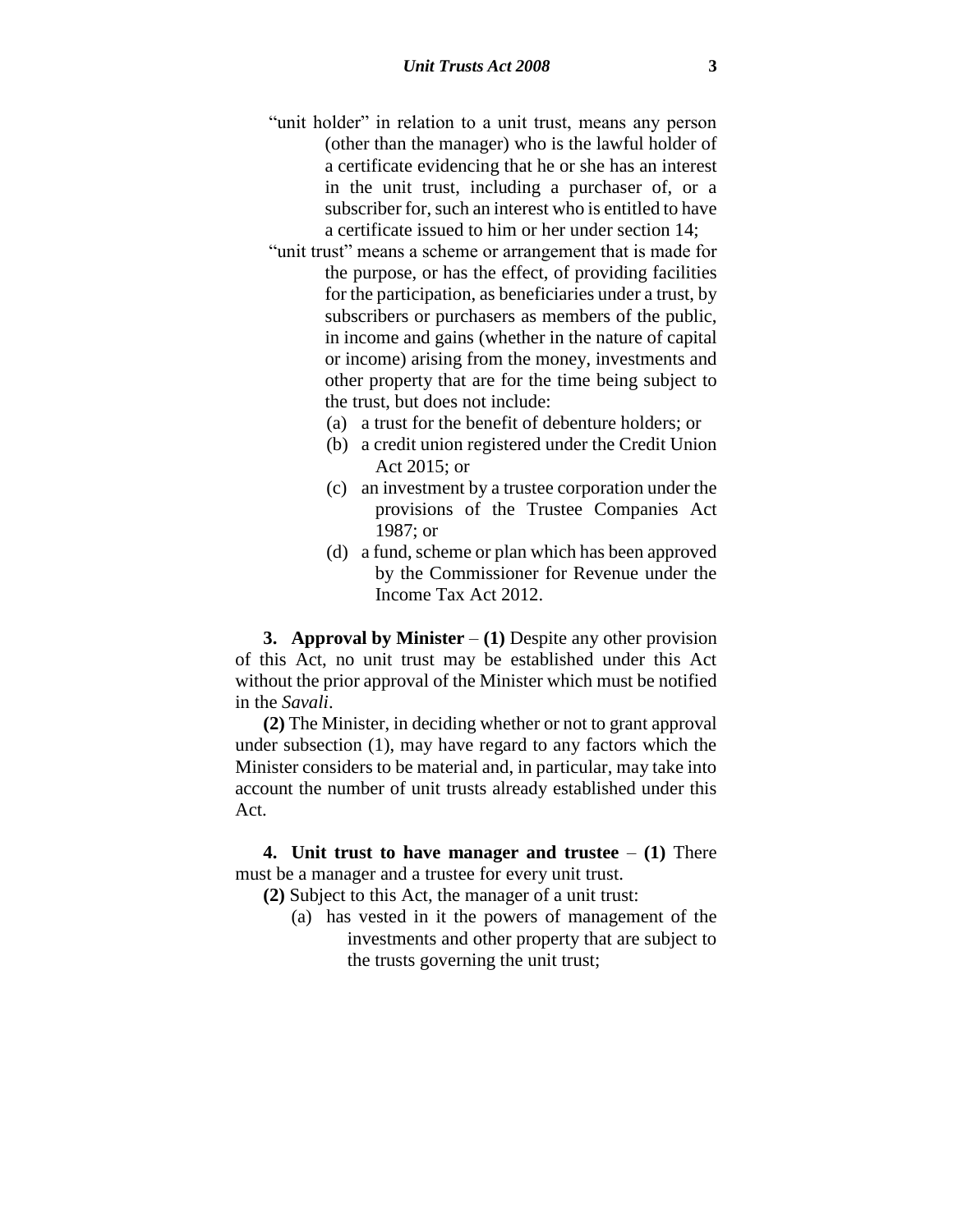- (b) has the function (whether as principal or by an agent) of issuing or offering interests in the unit trust to the public for subscription or purchase, or of inviting the public to subscribe for or purchase such interests, or both of those functions; and
- (c) has the same liability for its acts and omissions in the exercise of its powers and functions as manager of the unit trust as it would if it exercised those powers and functions as a trustee.
- **(3)** Subject to this Act, the trustee of a unit trust must:
	- (a) have vested in it or in its nominated company the investments and other property that are for the time being subject to the trusts governing the unit trust; and
	- (b) hold the register of unit holders and make it available for inspection at all reasonable times on payment of the approved fee.

**(4)** No trustee corporation or company or bank shall act as trustee of a unit trust, and no company shall act as manager of a unit trust if, for the purpose of the Income Tax Act 2012, it is deemed to be under the control of substantially the same persons or consist of substantially the same shareholders.

**5. Restrictions as to manager**–**(1)** The manager of a unit trust is a company.

**(2)** No company shall act as manager of a unit trust unless a person approved by the Minister has given a bond to the Government in a sum determined by the Minister on the advice of the Chief Executive Officer, conditioned to secure the due discharge by the manager of its obligations.

**(3)** The sum determined by the Minister on the advice of the Chief Executive Officer, named in a bond given under this section is deemed not to be a penalty, but shall be liquidated damages, and shall accordingly be recoverable in full as a debt due by the surety to the Government unless the surety proves performance of every condition upon which the bond is defeasible.

**(4)** The sum recovered is to be paid into the Treasury Fund, and the residue, after the deduction of costs and other expenses, shall, without further appropriation than this section, be paid to the trustee and applied by it towards the discharge of the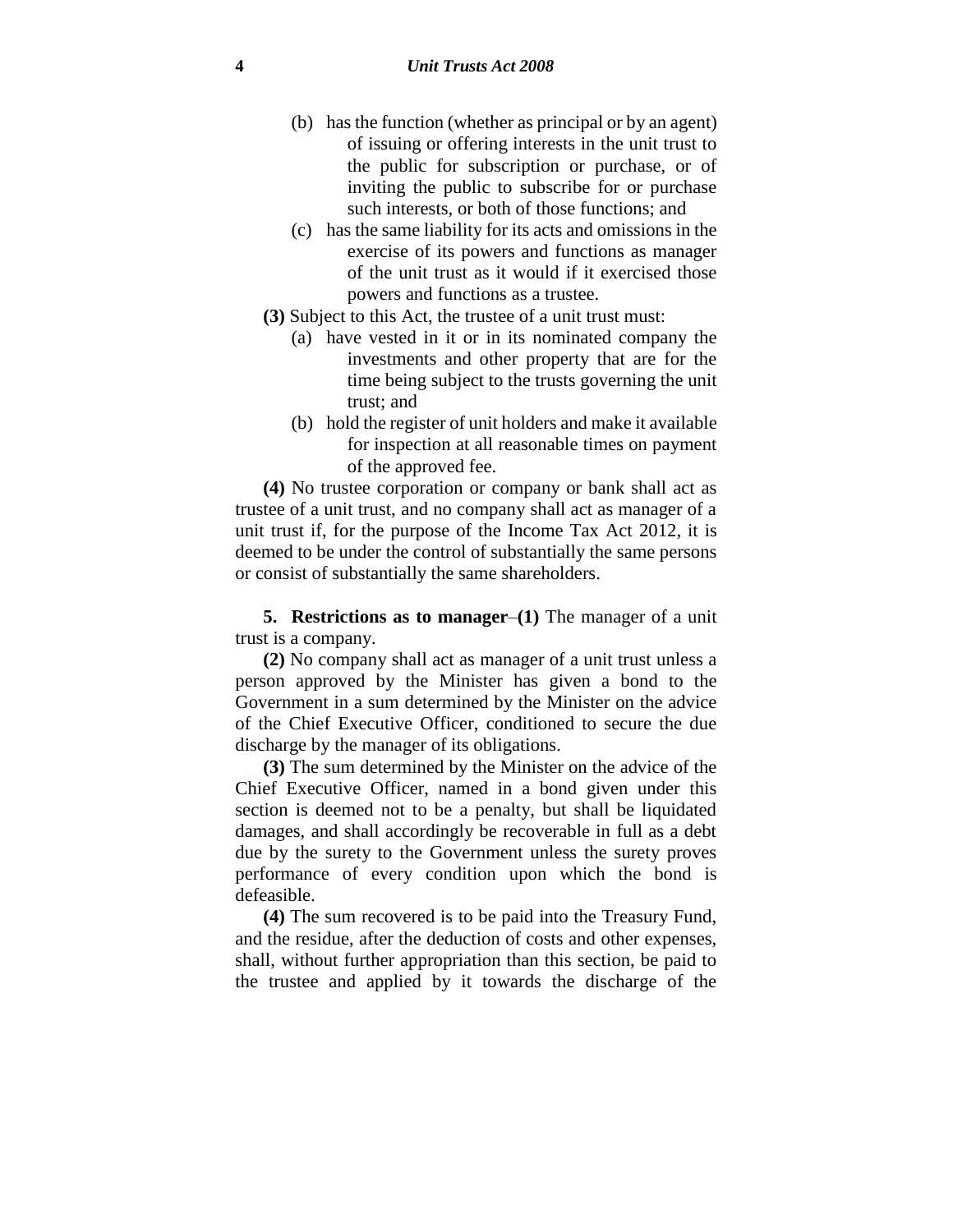obligations of the manager, and any balance not required for that purpose is refunded to the surety.

**(5)** A bond given under subsection (2) must be released if the unit trust has been wound-up and the trustee and manager of the unit trust have given notice in writing of the winding-up to the Registrar.

**6. Restrictions as to trustee**  $- (1)$  The trustee of a unit trust must be:

- (a) a trustee corporation within the meaning of the Trusts Act 2014; or
- (b) a company or bank approved for that purpose by the Minister either generally or in respect of a particular unit trust.

**(2)** The Minister may require a bond to be paid to the Government in the sum determined by the Minister on the advice of the Chief Executive Officer, conditioned to secure the due discharge by the trustee of its obligations to be put up on behalf of the trustee.

**7. Nomination of company by trustee** – **(1)** The trustee of a unit trust has the power to nominate another company in which is vested the investment and other property referred to in section 4(3).

**(2)** No company is to be nominated by a trustee unless the trustee is the registered holder or beneficial owner of all the shares in that company.

**(3)** Upon the nomination of any such company by the trustee, the trustee, in addition to its own obligations as trustee in relation to the unit trust, is jointly and severally liable with the nominated company for the due and faithful performance and observance by the nominated company of all the duties and obligations imposed on the nominated company in relation to the unit trust either by this Act or any other written law.

**8. Prospectus** – **(1)** An interest in a unit trust may be offered to the public for subscription or purchase, or the public is invited to subscribe for or purchase the interest, only if the manager of the unit trust has, within the previous 3 years, lodged a statement in writing with the Registrar setting out the matters specified in the Schedule.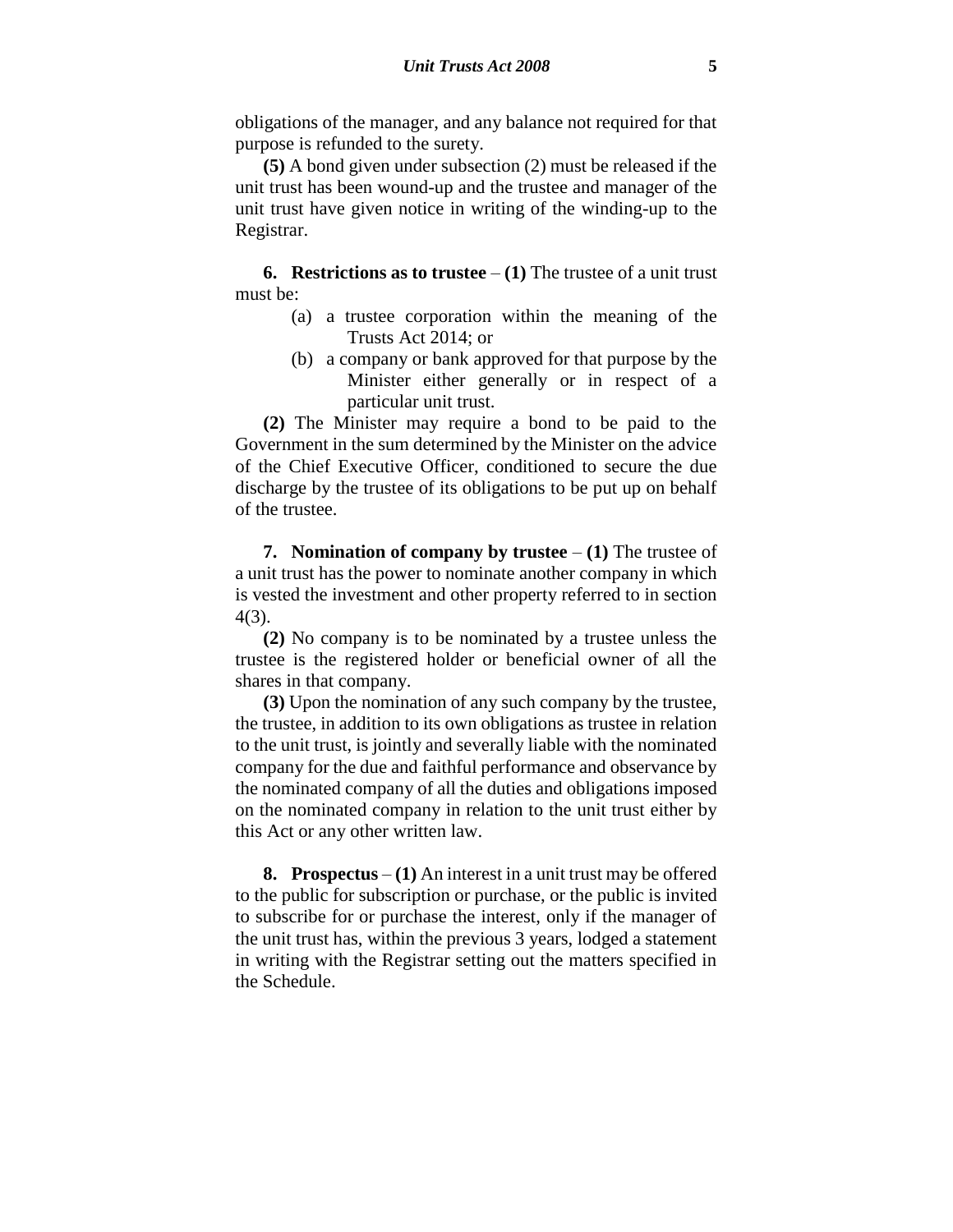**(2)** It is not lawful to issue a form of application for an interest in a unit trust unless the form is issued with a statement in respect of the unit trust that complies with this section and the statement was issued within the immediate preceding 3 years.

**(3)** Subsection (2) does not apply if it is shown that the form of application was issued:

- (a) in connection with a *bona fide* invitation to a person to enter into an underwriting agreement with respect to the interests in the unit trust; or
- (b) in relation to interests in the unit trust which were not offered to the public.

**(4)** A statement issued under this section, and a notice, circular, advertisement or other invitation offering to the public for subscription or purchase an interest in a unit trust, are taken to be a prospectus within the meaning of other written law pertaining to prospectuses, and liability in respect of statements in and omissions from prospectuses shall, with the necessary modifications, apply accordingly as if the interests in the unit trust were shares, and the required contents of the prospectus were those specified in the Schedule.

**(5)** This section does not apply in connection with an interest in a unit trust at any time after the interest has first been subscribed for or purchased by a member of the public.

**(6)** The trustee is not liable for any omission or misstatements by the manager in any such statement.

**9. Appointment of trustee** – No manager of a unit trust, and no person as agent of such a manager, shall issue or offer to the public for subscription or purchase any interest in a unit trust, or invite the public to subscribe for or purchase such an interest, unless:

- (a) provision has been made in a deed for the appointment of a trustee of the unit trust and for such other matters as are prescribed by this Act or regulations made under this Act; and
- (b) a trustee eligible under section 6 has accepted appointment as trustee of the unit trust and has executed the trust deed; and
- (c) the trust deed has been approved for the purpose of this Act by the Registrar and an authenticated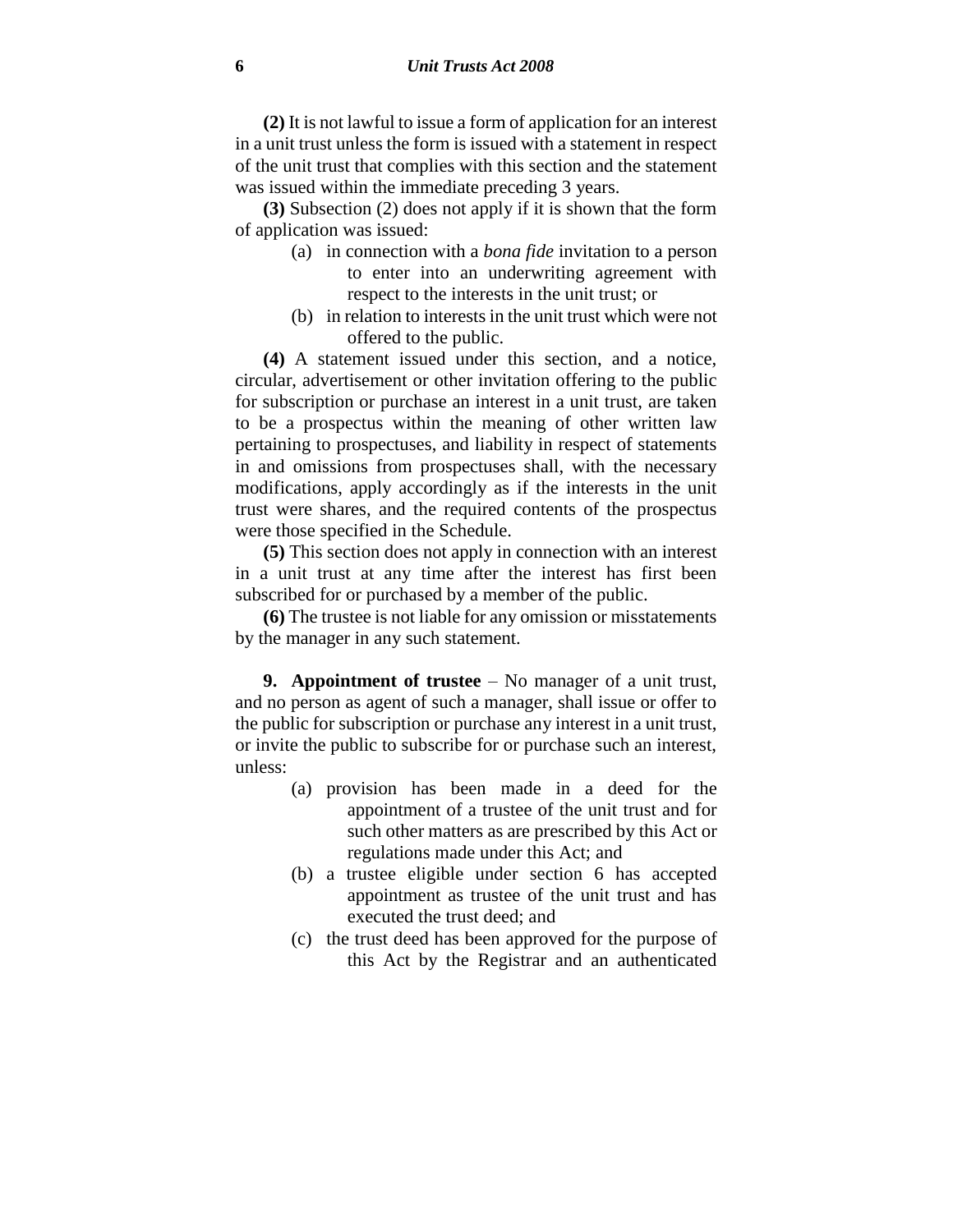copy of the trust deed has been lodged with the Registrar as required by section 10.

**10. Copy of deed to be lodged with Registrar** – **(1)** Despite the Companies Act 2001, the manager of a unit trust shall lodge an authenticated copy of the trust deed for the unit trust, and of every amendment of the deed, with the Registrar.

**(2)** The copy must be authenticated by a director or authorised officer of the trustee of the unit trust.

**(3)** If an authenticated copy of an amendment of the trust deed for a unit trust has to be lodged with the Registrar, it must be lodged within 14 days after the date of the execution of the amendment or (if the trust deed has not been lodged at that date) within14 days after the date on which the trust deed is so lodged.

**11. Removal of trustee** – **(1)** Despite any rule of law or anything to the contrary in the trust deed governing a unit trust, the manager of the unit trust does not have power to remove the trustee of the unit trust; but may apply to the Court for an order providing for the removal of the trustee.

- **(2)** The Minister may:
	- (a) remove the trustee of a unit trust if the trustee was approved by the Minister under section  $6(1)(b)$ ; or
	- (b) apply to the Court for the removal of the trustee of a unit trust.

**(3)** Despite anything to the contrary in the trust deed governing the unit trust, no trustee of a unit trust shall, except as provided in subsection (2), be discharged or retire from the trust until another trustee has been appointed to and assumed the office under the trust deed or the Trusts Act 2014.

- **12. Trustee to keep accounts** A trustee of a unit trust shall:
	- (a) cause proper books of account to be kept, either by the trustee or the manager, in respect of the unit trust; and
	- (b) cause to be sent annually, to every person who is a unit holder at the date of the statement—
		- (i) an audited statement of accounts in respect of the unit trust; and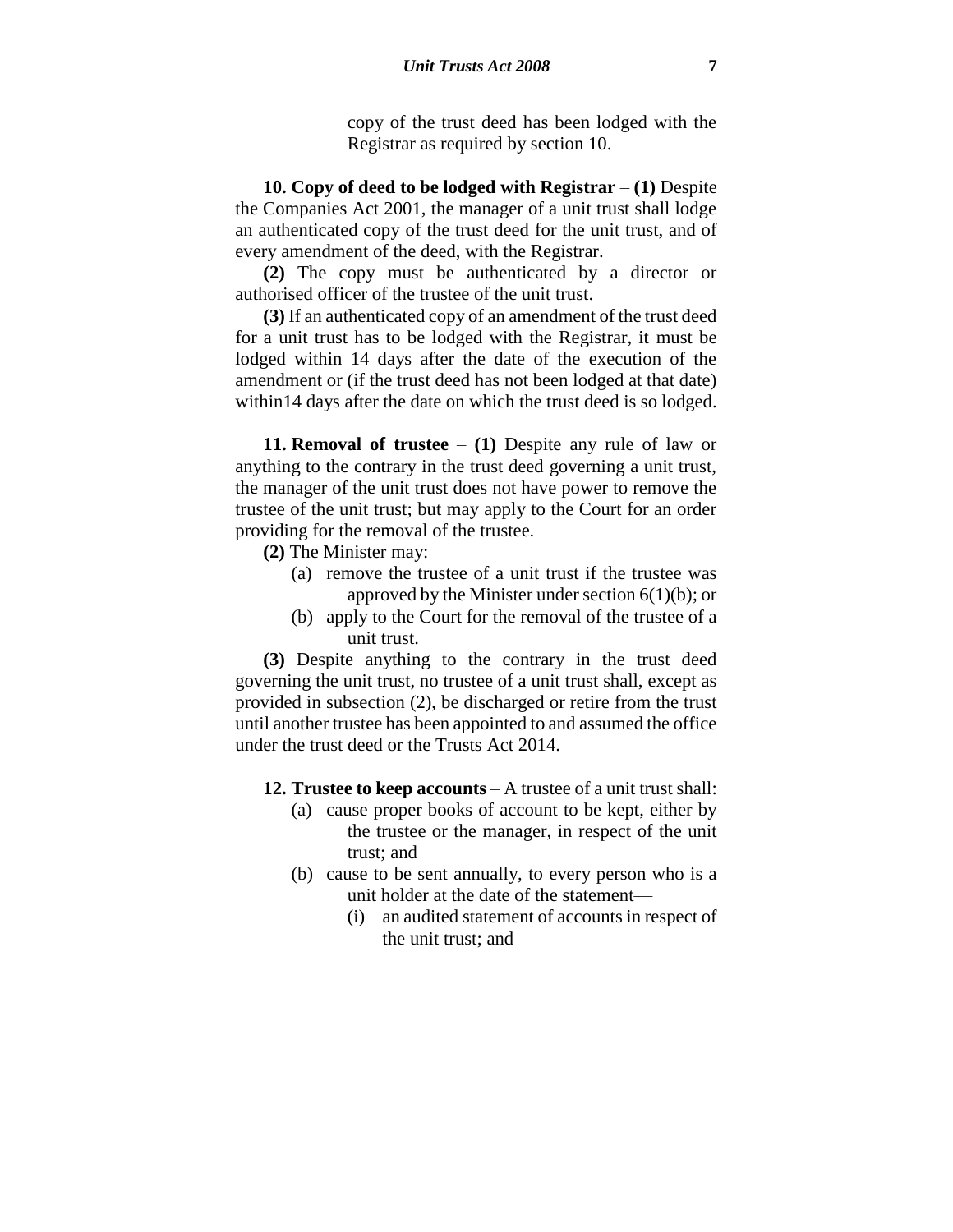(ii) a summary of any amendments to the trust deed that have been made since the date of the last statement.

**13. Implied provisions in trust deed** – **(1)** The following provisions are implied in every trust deed relating to a unit trust, despite anything to the contrary in the deed:

- (a) that the manager of the unit trust shall use its best endeavours to ensure that the unit trust is carried on in a proper and efficient manner;
- (b) that the manager of the unit trust shall—
	- (i) make available on demand to the trustee for inspection all of the manager's books and papers and all books and papers relating to the unit trust;
	- (ii) give to the trustee of the unit trust any information the trustee requires with respect to all matters relating to the unit trust or to any business of the manager, or to any property of the manager (whether acquired before or after the date of the trust deed), or otherwise relating to the affairs of the manager;
- (c) that the trustee of the unit trust shall not act on any direction of the manager to acquire any property for the unit trust or dispose of any property of the unit trust if, in the trustee's opinion conveyed in writing to the manager, the proposed acquisition or disposal is manifestly not in the interests of the unit holders;
- (d) that the trustee shall not be liable to the unit holders or to the manager for refusing to act on a direction of the manager mentioned in paragraph (c);
- (e) that the manager of a unit trust shall—
	- (i) on request in writing of the trustee, one-tenth in number of the unit holders, or a unit holder or unit holders holding (at the date of the receipt by the manager of the request) at least one-tenth of the value of the interests in the unit trust then held by unit holders, summon a meeting of unit holders to be held in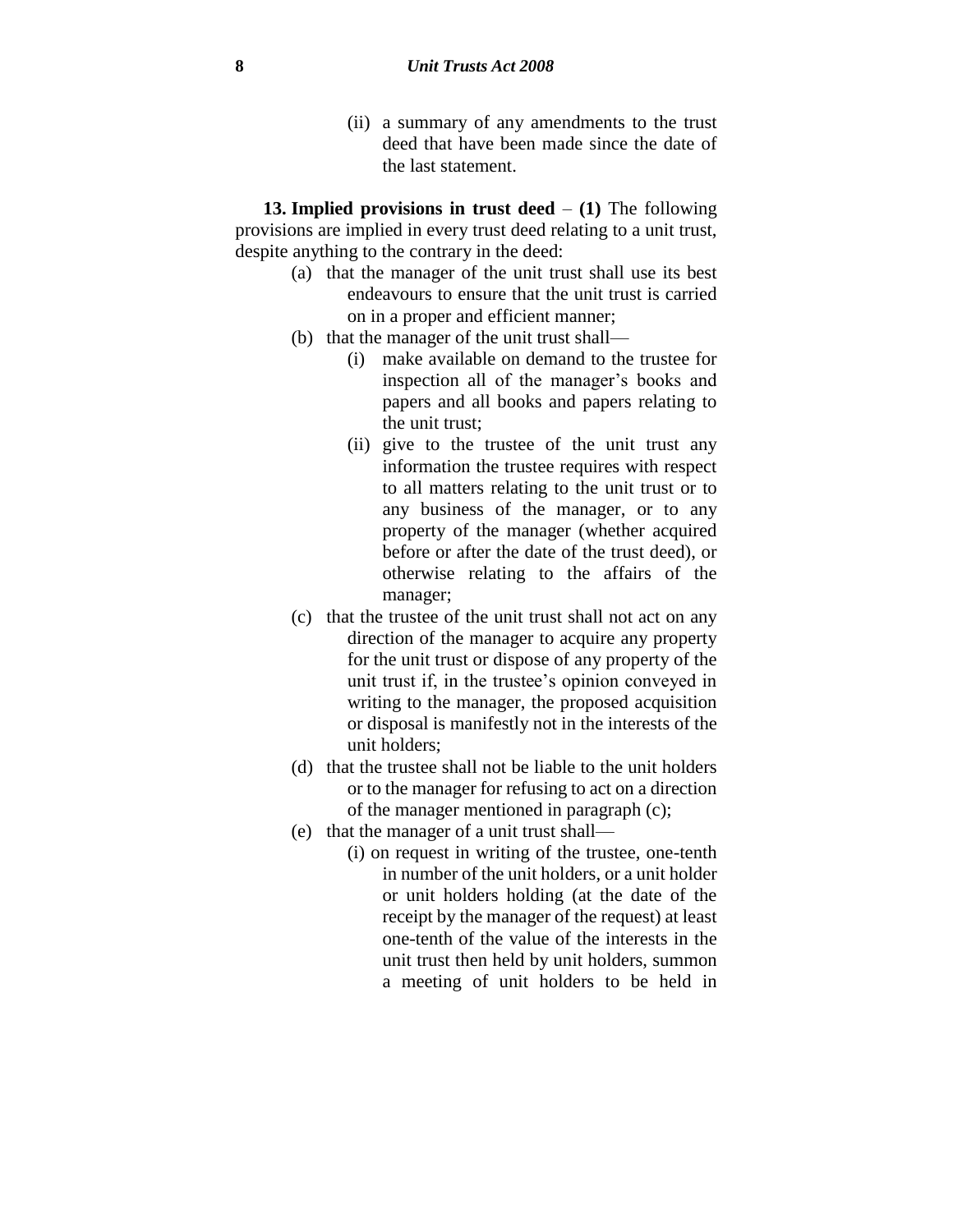accordance with section 19, by sending by post a notice specifying the time and place of the meeting to every unit holder at his or her last known address not later than 14 days before the date of the proposed meeting;

(ii) lay before the meeting copies of the last statements and summaries filed with the Registrar in accordance with sections  $21(1)(b)$  and  $21(2)$ .

**(2)** A provision implied in the trust deed relating to any unit trust under this section is enforceable by the trustee or any unit holder of the unit trust.

**14. Certificate of interest to be issued** – **(1)** When a person purchases or subscribes for an interest in a unit trust, the manager of the unit trust shall, as soon as practicable, issue or cause to be issued to the purchaser or subscriber a certificate as evidence of that interest.

**(2)** The certificate must be issued by the trustee of the unit trust or by any other person other than the manager, authorised by the trustee in writing.

**(3)** A facsimile of the signature of a person, by whatever process it is produced, on the certificate is deemed to be the signature of the person.

**15. Duty of manager with respect to subscriptions** – **(1)** The manager of a unit trust shall pay into a separate bank account all money received by the manager or an agent of the manager in respect of purchases of or subscriptions for interests in the unit trust.

**(2)** The manager of a unit trust shall, within such period not exceeding 7 days as the trust deed provides, pay to the trustee or its nominated company all money received by the manager or an agent of the manager in respect of purchases of or subscriptions for interests in the unit trust, except any part of the money that the manager is entitled to deduct or retain in accordance with the trust deed.

**16. Subscriptions, etc., to become subject to trusts** – All money required to be paid to the trustee or a nominated person of the trustee or a nominee of a nominated person of the trustee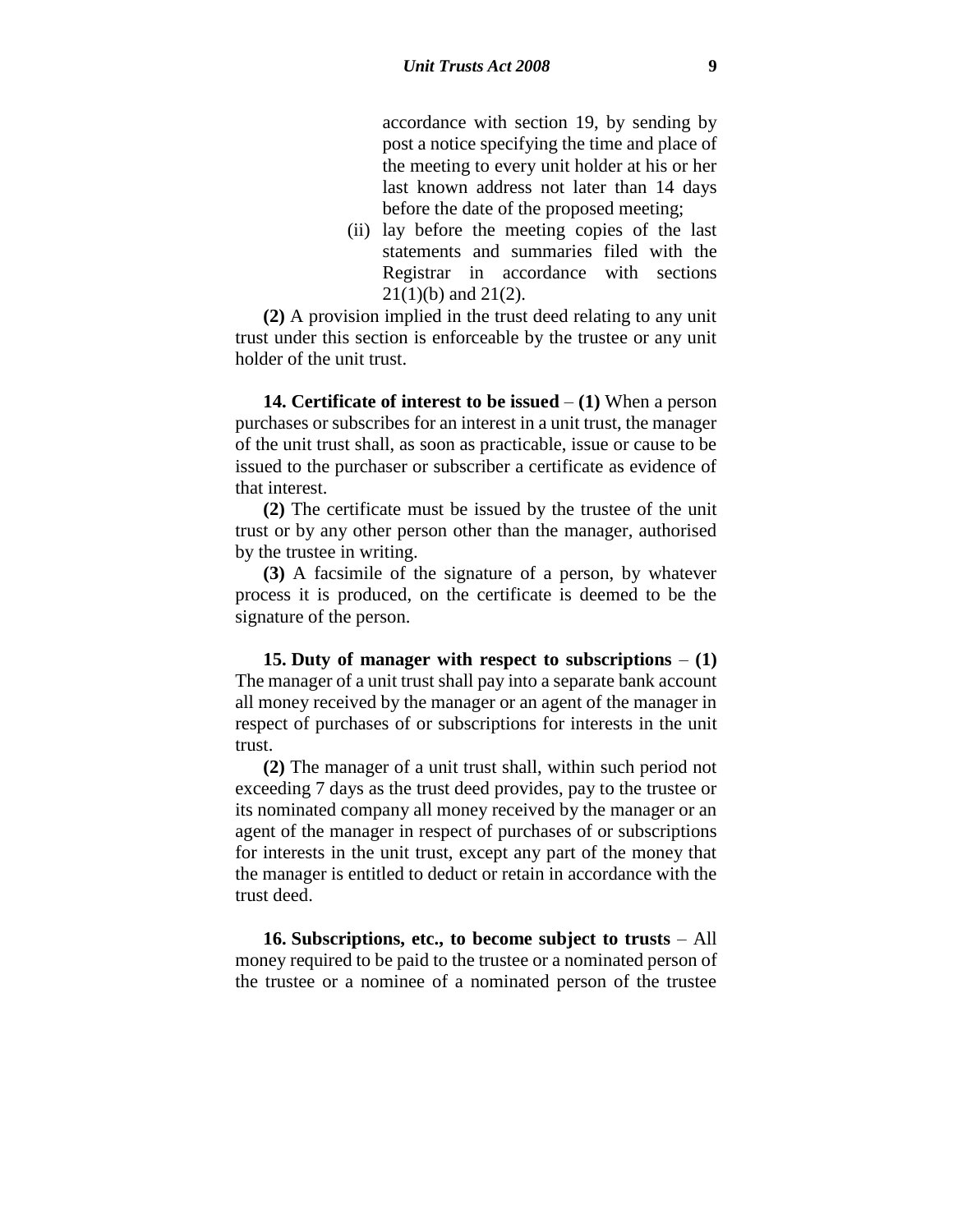under section 15(2) shall, on receipt by the manager or an agent of the manager, become subject to the trusts declared in the trust deed governing the unit trust.

**17. Trust deed to state conditions for buying back interests** – **(1)** The trust deed in respect of a unit trust shall state whether the manager has an obligation to buy back interests in the unit trust if requested to do so.

**(2)** If the manager has such an obligation, the trust deed shall also state the manner in which and the conditions on which the interests are to be bought back, including the method of calculating the minimum price at which interests are to be bought back.

**18. Interests in unit trust to be transferable** – **(1)** An interest in a unit trust is transferable.

**(2)** The trust deed for a unit trust shall state the manner in which transfers of interests in the unit trust is made and recorded.

**19. Meeting of unit holders** – **(1)** A meeting of the unit holders of a unit trust in accordance with section  $13(1)(e)(i)$  shall:

- (a) be chaired by a nominee of the trustee; and
- (b) be conducted in accordance with the trust deed and otherwise as directed by the Chairperson of the meeting.

**(2)** Unit holders holding at least three-quarters of the value of the interests in the unit trust held by unit holders present in person or by proxy at the meeting and voting, and who hold at least onequarter of the value of all the interests in the unit trust held by unit holders, have the power by resolution to give such directions to the trustee of the unit trust as they think proper concerning the unit trust, being directions that are consistent with the trust deed and this Act.

**(3)** The trustee may comply with the directions and is not liable for anything done or omitted by it by reason of doing so.

**(4)** If the trustee of a unit trust is of opinion that a direction so given conflicts with the trusts or any rule of law or is otherwise objectionable, the trustee may apply to the Court for directions in the matter, and the decision and order of the Court is final but nothing in this subsection makes it necessary to apply to the Court for directions.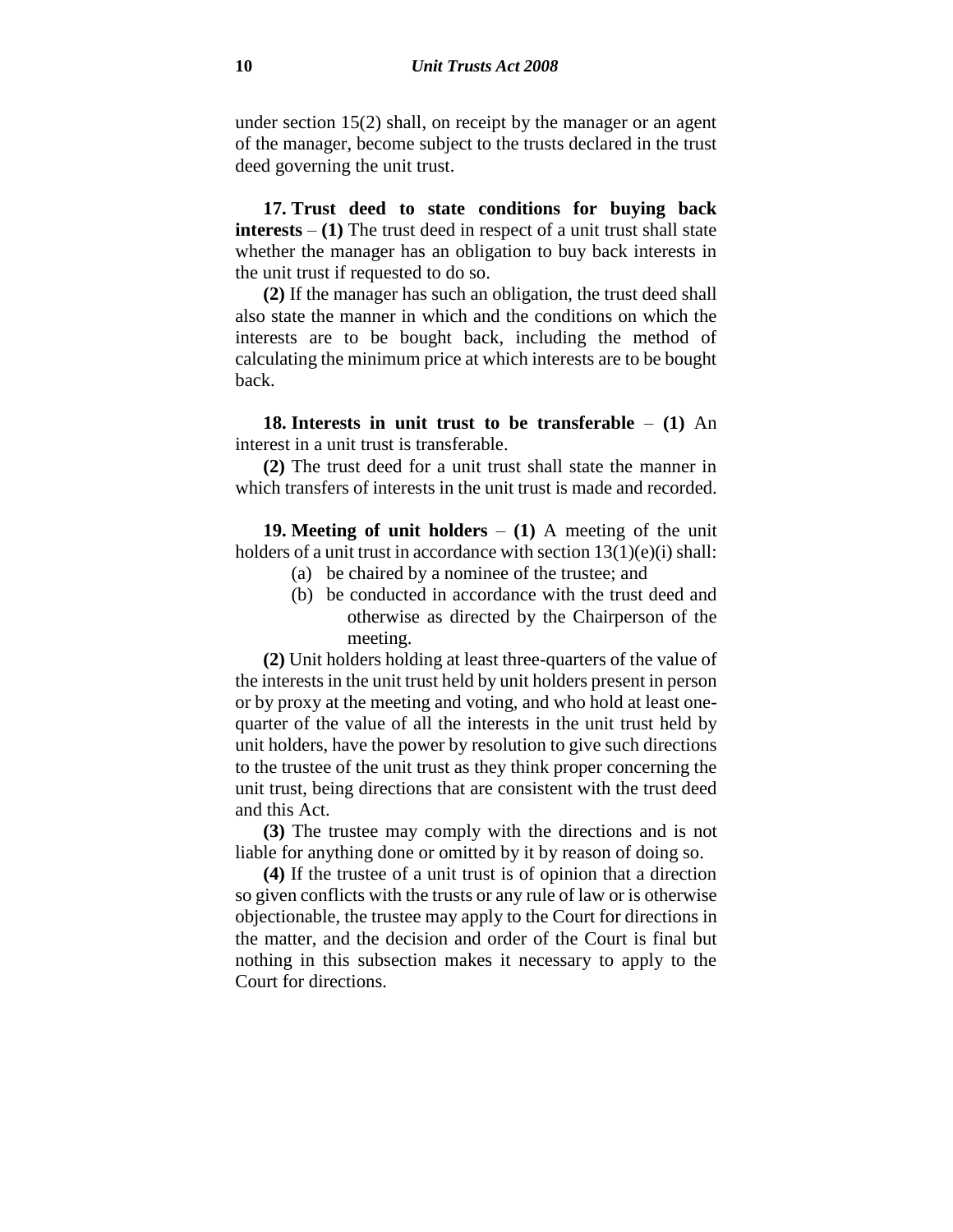**(5)** A company or other corporation that is a unit holder may appoint its properly appointed representative as its proxy.

**20. Removal of manager** – **(1)** The Court may, on the application of the trustee of a unit trust, or at least one-tenth in number of the unit holders, or of the Minister, order that the manager be removed from that office.

**(2)** The manager of any unit trust shall cease to hold office if:

- (a) the trustee certifies that it is in the interest of the unit holders that the manager should do so; or
- (b) the unit holders, at a meeting held under section 19 so direct.

**(3)** If the Court orders the removal of the manager of a unit trust, or if a manager of a unit trust ceases to hold office under subsection (2), the manager shall immediately desist from all activities related to the unit trust.

**21. Accounts, etc., to be filed** – **(1)** The manager of a unit trust shall, before 31 March in every year, or such other date as the Registrar may approve, file or cause to be filed with the Registrar:

- (a) a list of the name and address of each person who, on 31 December of the preceding year or such other date as the Registrar may approve, was a unit holder of the unit trust, including the extent of the interests held by each unit holder; and
- (b) a statement setting out—
	- (i) the number and dates of distributions to unit holders in respect of each unit of interest in the unit trust during the immediate preceding 5years; and
	- (ii) the amount of each such distribution; and
	- (iii) the extent to which each such distribution consisted of anything other than dividends, interest or bonuses, with particulars of the nature and amount of the other components.

**(2)** The manager of a unit trust shall file or cause to be filed with the Registrar annually:

- (a) an audited statement of the accounts of the trust; and
- (b) a summary of purchases and sales of property under the unit trust; and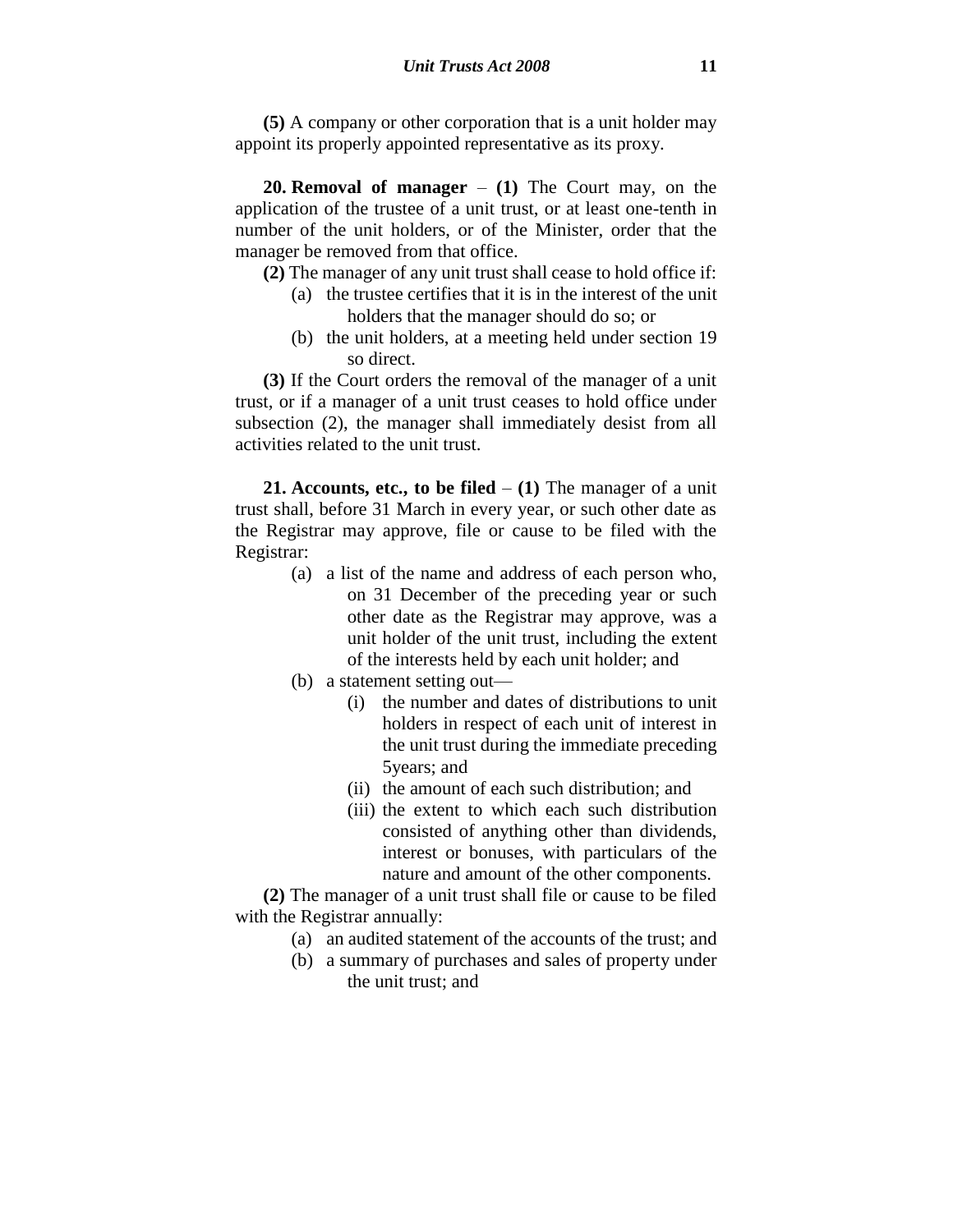- (c) a list of all the investments of the unit trusts as at the end of the period to which the accounts relate; and
- (d) particulars of the cost and the estimated market value as at that date of the investments and other property.

**(3)** A trustee or manager of a unit trust who is appointed at any time after the commencement of the trust shall give notice of the appointment to the Registrar within 28 days after the date of the appointment.

**(4)** The documents lodged with the Registrar under section 10 and this section is open for public inspection on payment of the approved fee.

**(5)** The list, statement, summary, and document filed with the Registrar under this section are to be verified by a statutory declaration made by a director of the manager of the unit trust or by an authorised officer of the manager.

**22. Appointment of inspectors** – **(1)** One or more inspectors to investigate and report on the affairs of a unit trust and its manager may be appointed by:

- (a) the Minister; or
- (b) the Court on application by at least one-tenth in number of the unit holders of the unit trust or by a unit holder or unit holders holding at the date of the application at least one-tenth of the value of the interests in the unit trust then held by unit holders.

**(2)** An inspector has, in relation to the unit trust and its manager and affairs, the powers conferred on an administrator in relation to a company and its affairs by section 168 of the Companies Act 2001 (except section 168(b)) and those provisions, so far as they are applicable and with the necessary modifications, apply accordingly.

**(3)** The report of an inspector who is appointed by the Minister is made to the Minister and the report of an inspector who is appointed by the Court is made to the Court.

**(4)** An officer or agent of a manager of a unit trust in respect of which an inspector has been appointed under this section who refuses to produce to the inspector any book or paper which it is the duty of the officer or agent under this section to produce, or refuses to answer a question put to the officer or agent by the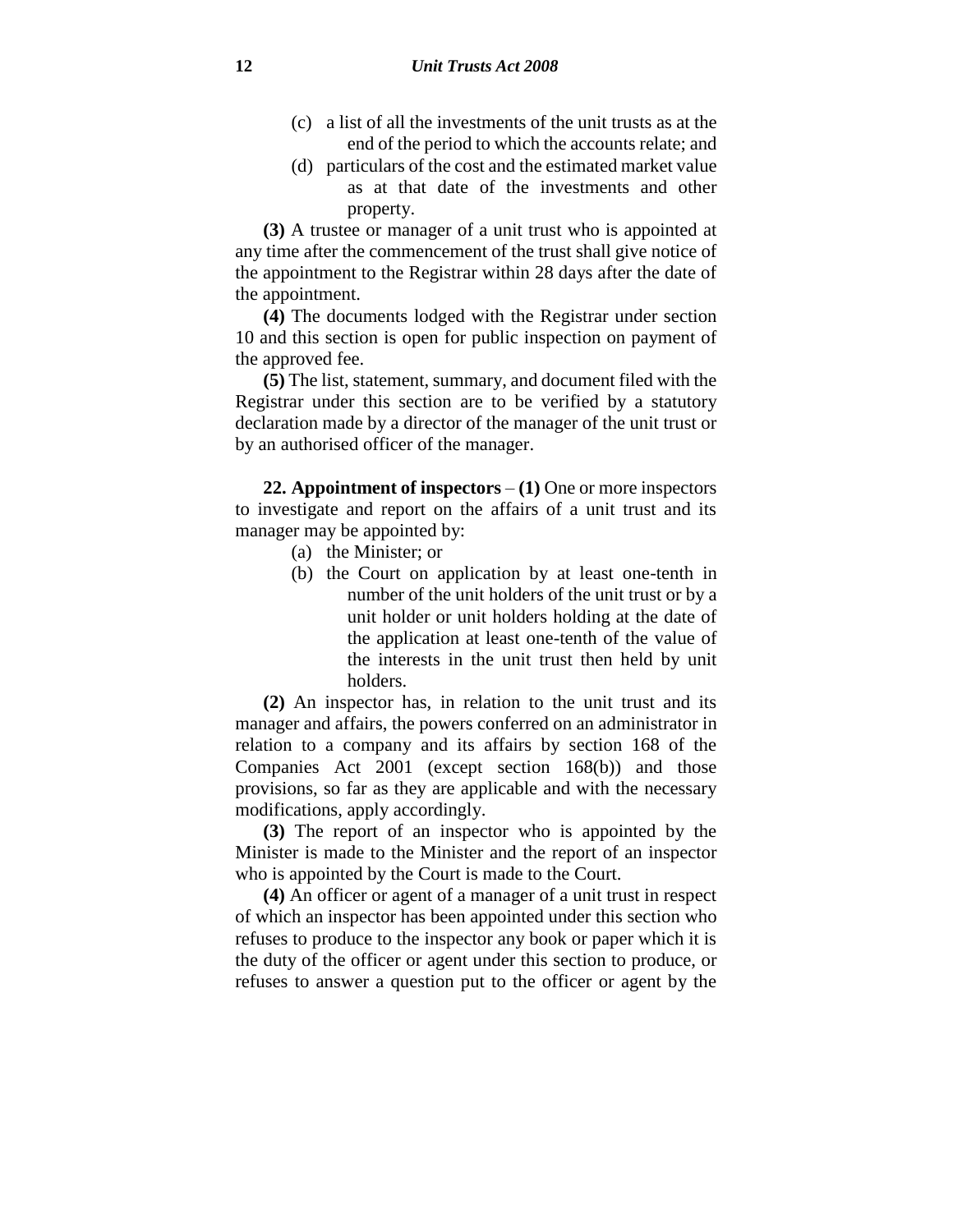inspector with respect to the affairs of the company or unit trust commits an offence and is liable on conviction to a fine not exceeding 10 penalty units or to imprisonment for a term not exceeding 3 months, or both.

**(5)** The officer or agent is excused from answering any question put to him or her by an inspector with respect to the affairs of the company or unit trust on the ground that the answer may incriminate or tend to incriminate him or her, but no statement made by him or her in answer to the question is admissible against him or her in criminal proceedings, except proceedings under the Crimes Act 2013 for making a false statement upon oath.

**23. Court may confer additional powers of management** – **(1)** Subject to any contrary intention expressed in the trust deed in respect of a unit trust, if in the opinion of the Court a sale or other disposition, or a purchase, investment, acquisition, retention, expenditure or other transaction, is expedient in the management or administration of any money, investment or other property for the time being subject to the trusts governing a unit trust or would be in the best interests of the unit holders of the unit trust, but it is inexpedient or difficult or impracticable to effect the same without the assistance of the Court, or the same cannot be effected by reason of the absence of any power for that purpose vested in the trustee or manager of the unit trust by the trust deed or by law, the Court may by order confer on the trustee or manager, either generally or in a particular case, the necessary power for the purpose, on any terms and subject to any provisions and conditions the Court may think fit, and may give such directions as it thinks fit to the trustee or manager in respect of the exercise of any power conferred by the order.

**(2)** An application to the Court under this section may be made by the manager, the trustee or a unit holder.

**24. Temporary managers** – **(1)** If a vacancy occurs in the office of manager of a unit trust, the trustee may appoint a qualified company as temporary manager who has all the powers conferred on the manager by the trust deed or by law until a manager is appointed.

**(2)** If the position of manager is vacant, the trustee of the unit trust shall summon a meeting of the unit holders of the unit trust,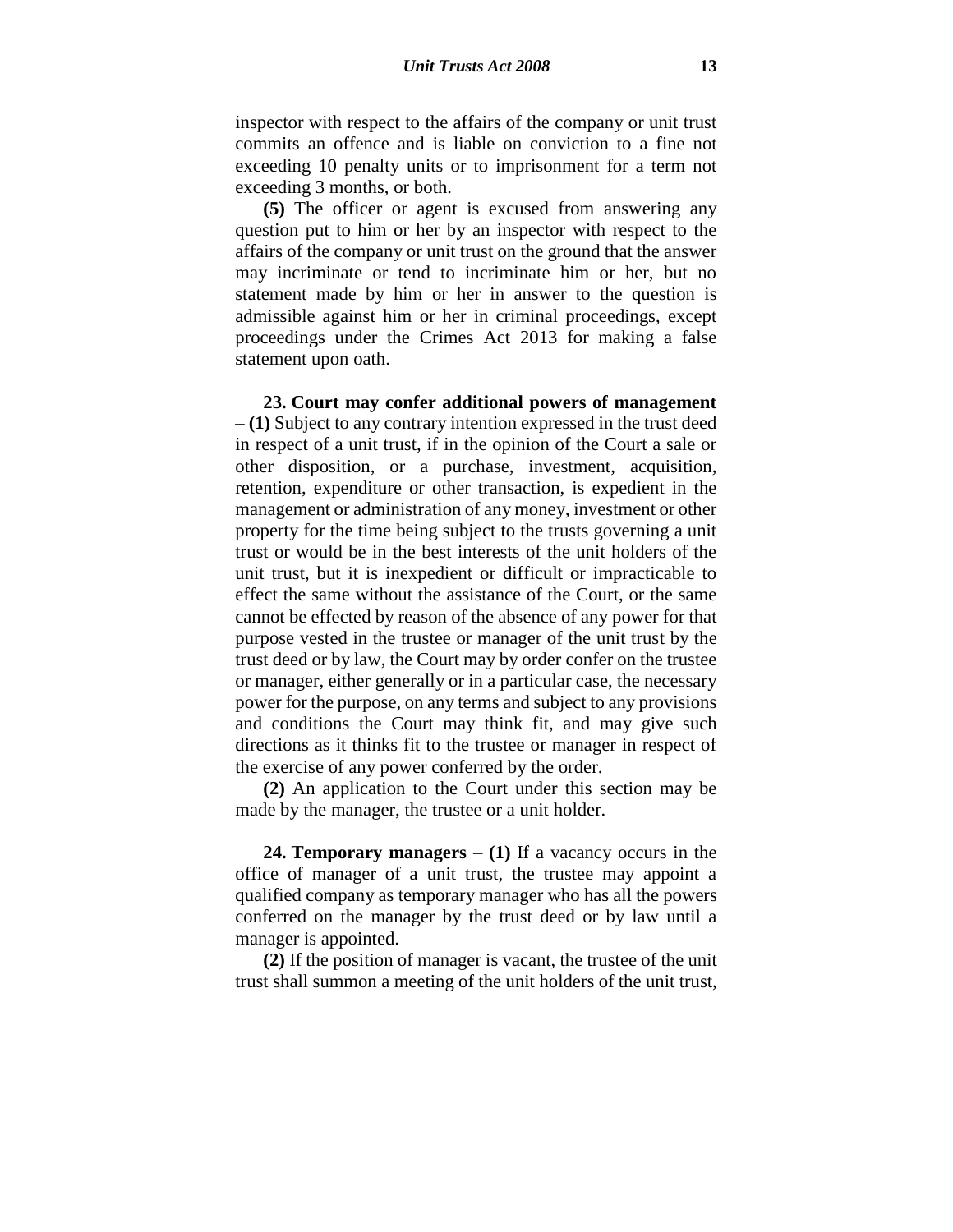and shall take such steps as that meeting or any subsequent meeting of those unit holders may require to secure the appointment of the company or some other qualified company as manager of the unit trust.

**25. Trust deed not to exempt trustee or manager from liability** – **(1)** The trustee and the manager of a unit trust shall each have the same duty to observe care and diligence in the performance of duties and shall each be entitled to the same indemnities and relief as any other trustee.

**(2)** A provision in a trust deed governing a unit trust or in any other instrument is void so far as it would have the effect of:

- (a) exempting the trustee or manager, or a director or officer of the trustee or manager, from liability for breach of trust if he or she fails to show the degree of care and diligence required of him or her in that capacity, having regard to the provisions of the trust deed and the powers, authorities, or discretions conferred by it;
- (b) indemnifying the trustee, manager, director or officer from any such liability.

**26. Offences** – **(1)** A person commits an offence and is liable upon conviction to a fine not exceeding 20 penalty units or to imprisonment for a term not exceeding 6 months or both, who:

- (a) issues an interest in a unit trust or offers an interest in a unit trust to the public for subscription or purchase, or invites the public to subscribe for or purchase an interest in a unit trust, in contravention of any provision of this Act; or
- (b) issues a form of application for an interest in a unit trust in contravention of section 8(2), or continues an activity related to a unit trust after ceasing to hold office under section 20(3).

**(2)** A person who fails to comply with section 10, 12, 14, 15 or 20 commits an offence and is liable upon conviction to a fine not exceeding 10 penalty units or to imprisonment for a term not exceeding 3 months or both.

**(3)** A person who has at any time, whether before or after the commencement of this Act, been convicted of a crime involving dishonesty within the meaning of the Crimes Act 2013 commits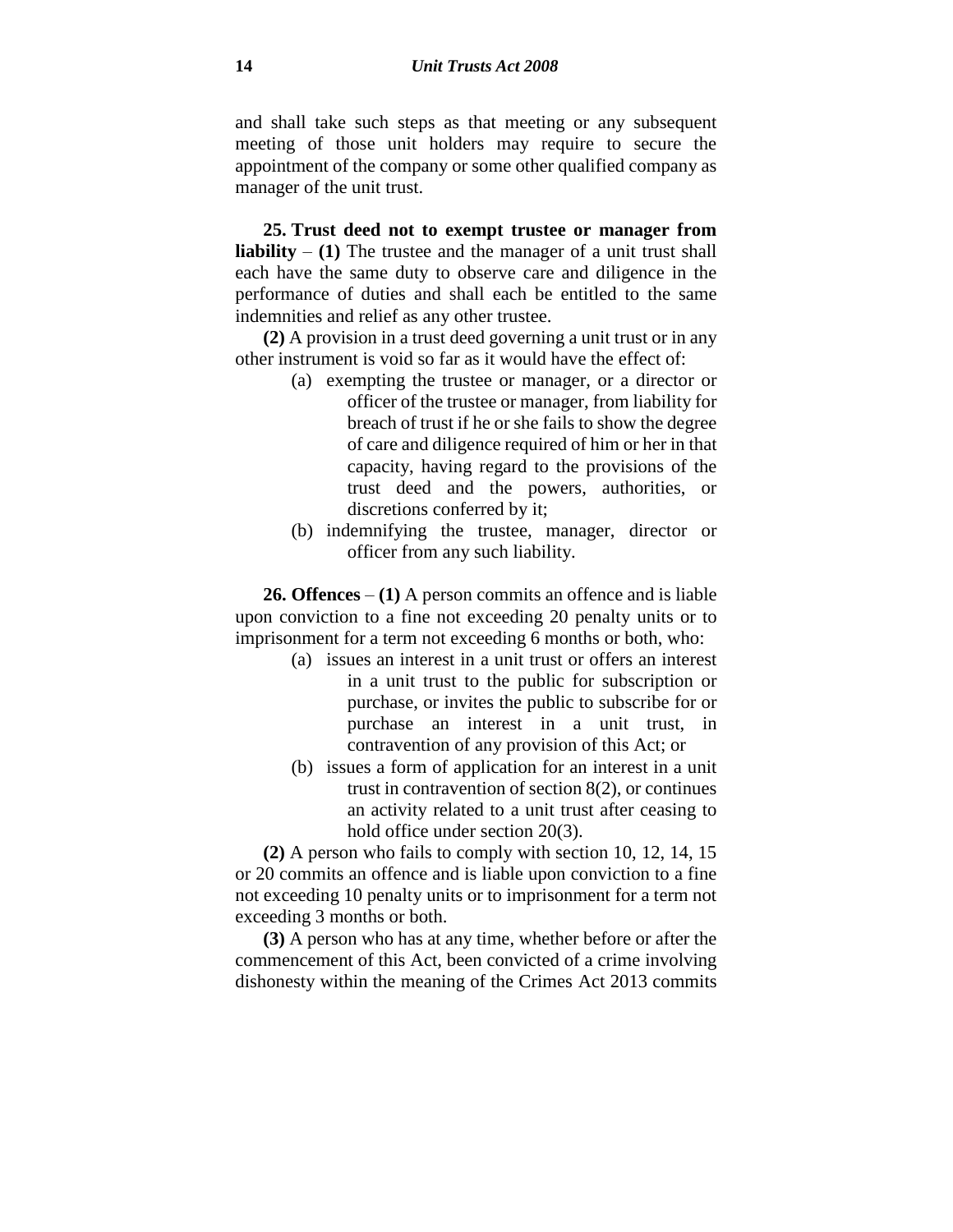an offence and is liable upon conviction to imprisonment for a term not exceeding 3 months or to a fine not exceeding 10 penalty units if, after the commencement of this Act, without the consent of the Minister, proof whereof shall lie on the person alleging consent, the person acts as a director, officer, or responsible employee of the manager of a unit trust.

**27. Restriction on personal benefits by directors or officers** – **(1)** A person who is a director or officer of the manager or trustee of a unit trust shall be a trustee for the benefit of the unit holders of any personal profit or benefit which he or she gains by using his or her position, whether by buying or selling or joining buying or selling investments or securities or otherwise.

**(2)** Subsection (1) does not affect the right of a director or officer to receive and retain remuneration from the Trustee Corporation or company or bank of which he or she is a director or officer.

**(3)** The personal profit is to be transferred to the trustee of the unit trust, and may be recovered by that trustee from the person who gained it.

**28. Power of Court to assess damages against delinquent directors of manager** – (1) If, in the course of winding up the manager of a unit trust, it appears that the company has misapplied or retained or become liable or accountable for any money or property of the unit trust, or committed any misfeasance or breach of trust in relation to the unit trust, the Court may, on the application of the official assignee, the liquidator, the trustee or a unit holder, examine the conduct of any past or present director, manager or liquidator, or any officer of the company who has been a party to or knowingly permitted the misapplication, retention, misfeasance, or breach of trust, and compel him or her to repay or restore the money or property or any part thereof respectively with interest at such rate as the Court thinks just or to contribute such sum to the assets of the trust by way of compensation in respect of the misapplication, retention, misfeasance, or breach of trust as the Court thinks just.

**(2)** This section has effect even if the act is 1 for which the offender may be criminally liable.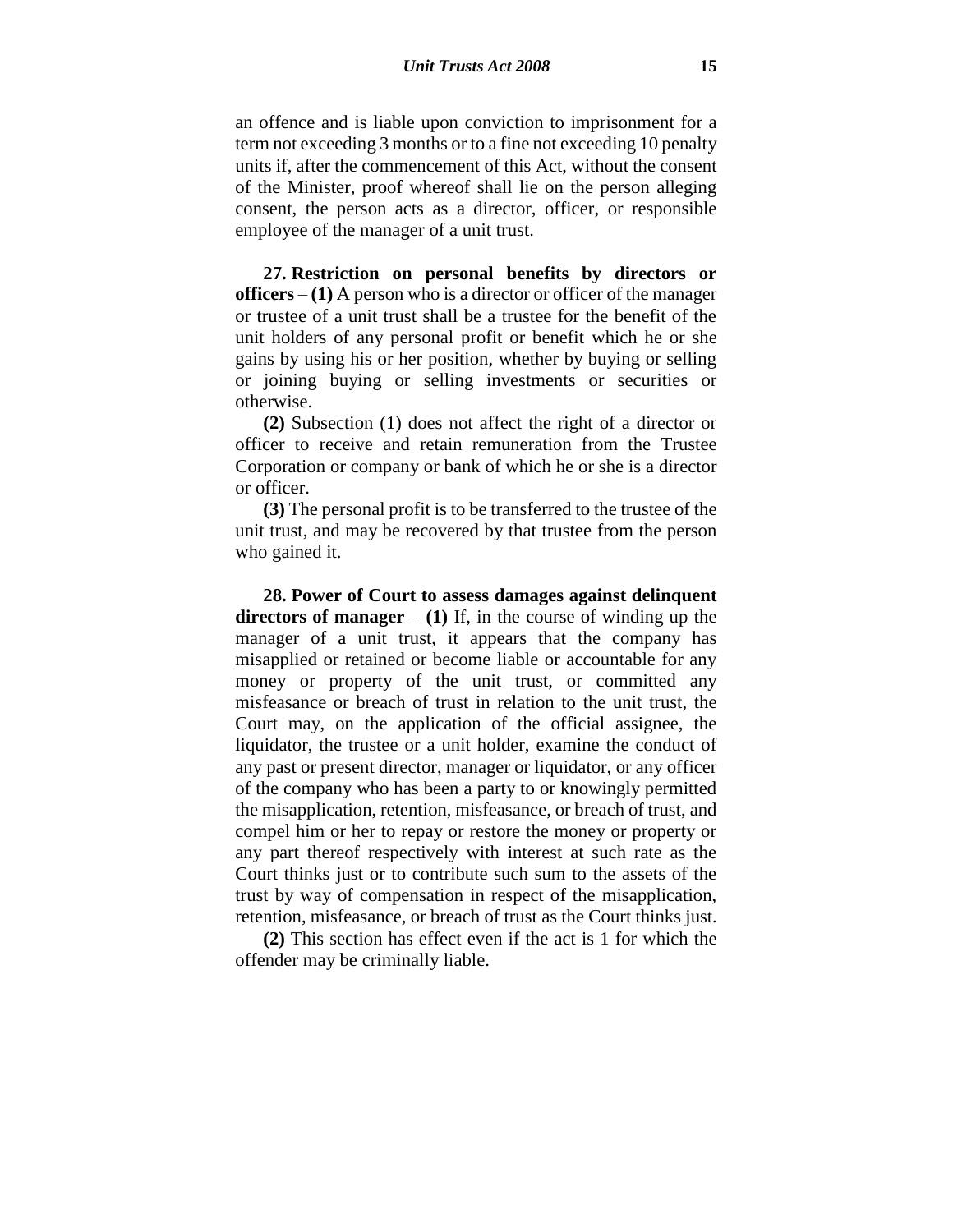**29. Regulations** – **(1)** The Head of State, acting on the advice of Cabinet, may make regulations, not inconsistent with this Act, prescribing all matters which by the Act are required or permitted to be prescribed or which are necessary or convenient to be prescribed for carrying out or giving effect to this Act.

**(2)** Without limiting subsection (1), regulations may be made for all or any of the following purposes:

- (a) prescribing the maximum commission that may be charged, and the maximum charge for administration and other expenses that may be made by the manager or trustee of a unit trust;
- (b) prescribing the fees to be paid to the Registrar on the lodging or filing of a document in respect of a unit trust and on the inspection of the document;
- (c) prescribing the manner in which the accounts of a unit trust are to be kept.

## **SCHEDULE**

## (Section 8)

## **PARTICULARS TO BE INCLUDED IN STATEMENT BY MANAGER**

- 1. The date of the statement.
- 2. The date of and parties to the trust deed under this Act.

3. The date of and parties to any deed or instrument by which any of the provisions of the trust deed has been amended or abrogated.

4. The name of the trustee and the address of the trustee's registered office; and the name of any nominated company of the trustee and the address of that nominated company's registered office.

5. A summary of the provisions of the trust deed and of this Act regulating the retirement, removal, and replacement of the trustee.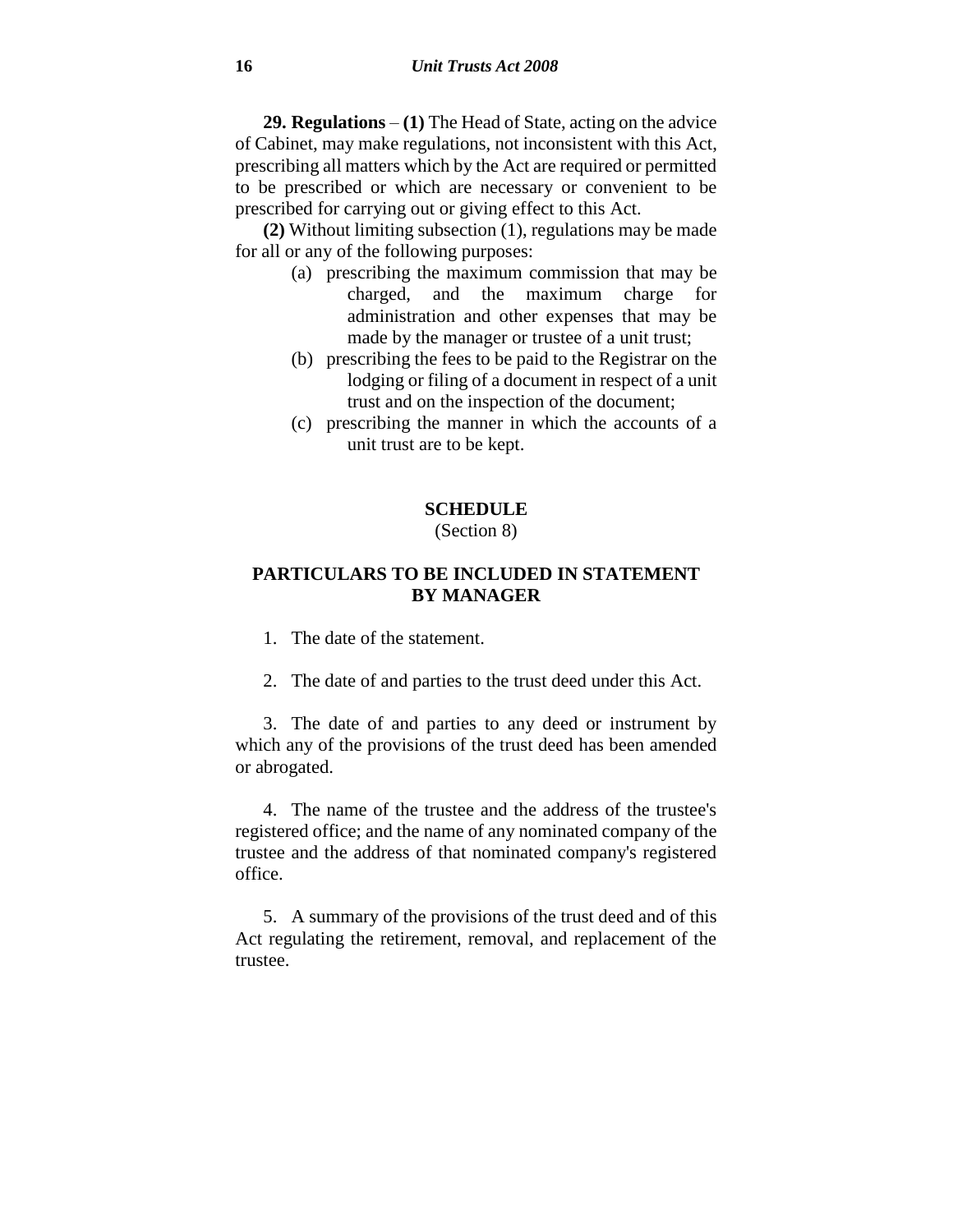6. The name of the manager and the address of its registered office, and the names of the directors of the company that is the manager.

7. A summary of the provisions of the trust deed and of this Act regulating the retirement, removal, and replacement of the manager.

8. The name and address of the auditor of the trust.

9. A summary of the provisions (if any) of the trust deed regulating the appointment, retirement, removal and replacement of the auditor.

10. The period of the trust, if that is declared by the trust deed, and a summary of the provisions (if any) of the trust deed for the winding up of the trust on its termination.

11. The method of calculation (if any) provided by the trust deed of the price at which the manager may sell any interest.

12. Whether or not the trust deed imposes upon the manager any obligation to buy back the interest of any unit holder, and if so a summary of the conditions attaching to that obligation and the method provided by the trust deed for the calculation of the minimum purchase price of an interest in the unit trust payable by the manager.

13. A summary of the investments and property and classes of investments and property that may be held or acquired under the trust, including particulars of the companies and classes of companies whose securities be so held or acquired, and a statement of the percentage of the assets of the trust that may be invested in any 1 company or class of companies or investments or property. If there is no such percentage limitation, this must be expressly stated.

14. Full Information regarding the remuneration of the trustee and the manager, and the provisions (if any) of the trust deed governing the manner in which provision is made for their remuneration, and regarding the charges (if any) that are made in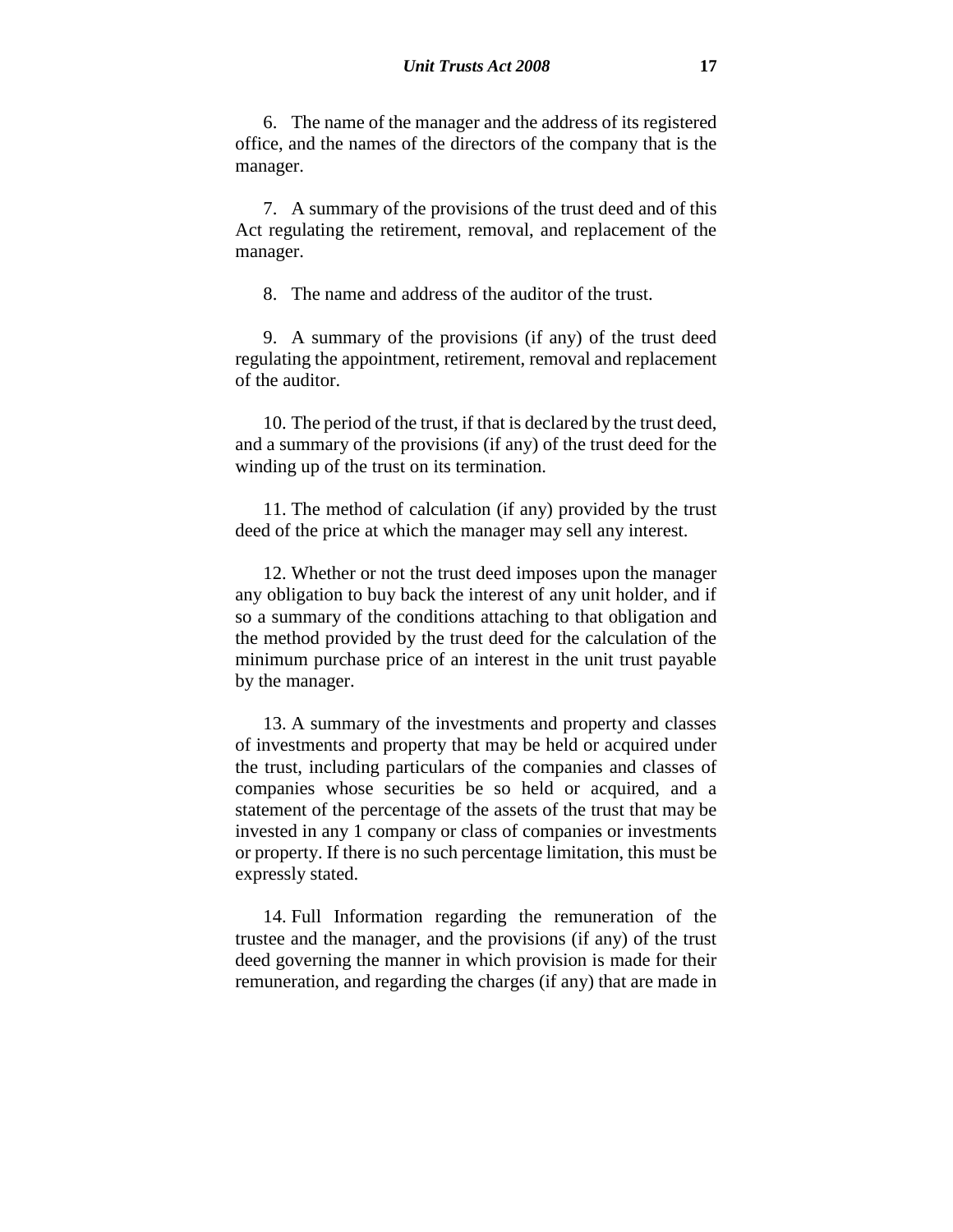respect of their remuneration upon the sale or subscription for or purchase of an interest in the unit trust and upon the distribution of income and capital under trust deed.

15. A summary of the provisions (if any) of the trust deed regulating the distribution to the unit holders of the income and gains (whether in the nature of capital or income) of the unit trust,

16. If any reference is made in the statement to the yield of income obtained by unit holders, a statement as to whether and to what extent anything other than cash receipts by way of dividends, interest, or bonuses has been taken into account in calculating the yield.

17. A summary of the provisions of the trust deed and of this Act regulating the convening of meetings of unit holders.

18. The names and the date of commencement of operation of any other unit trusts conducted by the manager during the 5 years immediately preceding the date of the statement.

19. If the statement by the manager of the unit trust is issued after any date on which the manager is required to file a statement under of section  $21(1)(b)$  with the Registrar, the statement by the manager shall set out the particulars required to be set out in the last statement required to be so filed under that paragraph.

### **REVISION NOTES 2008 – 2019**

This is the official version of this Act as at 31 December 2019.

This Act has been revised by the Legislative Drafting Division from 2008 to 2019 respectively under the authority of the Attorney General given under the *Revision and Publication of Laws Act 2008.*

The following general revisions have been made:

- (a) Amendments have been made to conform to modern drafting styles and to use modern language as applied in the laws of Samoa.
- (b) Insertion of the commencement date
- (c) References to the male gender made gender neutral